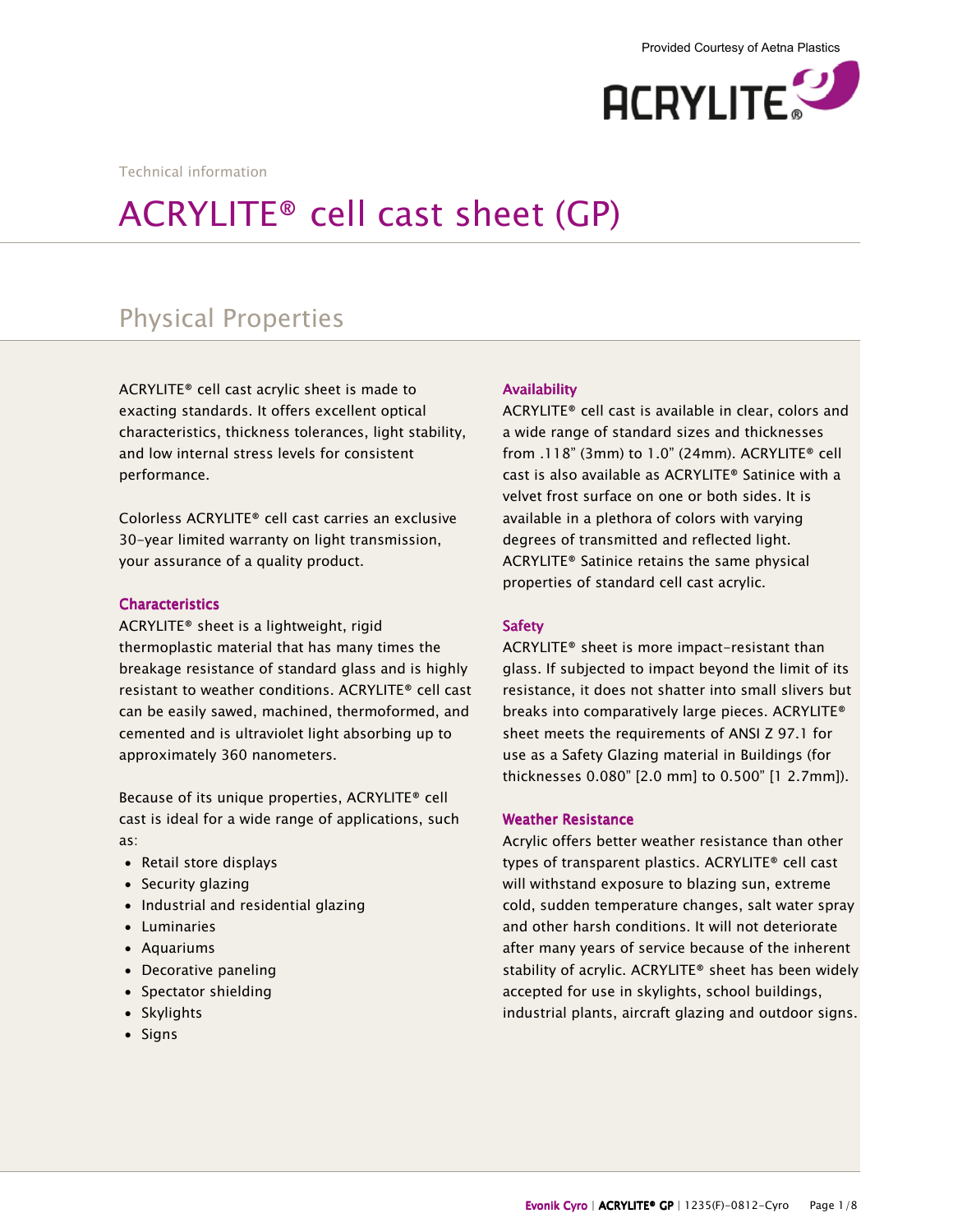#### **Dimensional Stability**

Although ACRYLITE® sheet will expand and contract due to changes in temperature and humidity; it will not shrink with age. Some shrinkage occurs when ACRYLITE® cell cast is heated to forming temperature.

#### **Light Weight**

ACRYLITE® sheet is half the weight of glass, and 43% the weight of aluminum. One square foot of 1/8" (3.0 mm) thick ACRYLITE® sheet weighs less than 3/4 pound (1/3 kilogram).

#### **Rigidity**

ACRYLITE® sheet is not as rigid as glass or metals. However, it is more rigid than many other plastics such as acetates, polycarbonates, or vinyls. Under wind load, a sheet will bow and foreshorten as a result of deflection. For glazing installations, the maximum wind load and the size of the window must be considered when the thickness of the panel and the depth and width of the glazing channels are to be determined.

If ACRYLITE® sheet is formed into corrugated or domed shapes, rigidity is increased and deflection minimized.

#### Cold Flow Cold Flow

Large, flat ACRYLITE® sheet may deform due to continuous loads such as snow, or even from its own weight if not sufficiently supported. Increased rigidity obtained by forming will minimize cold flow.

#### **Strength and Stresses**

Although the tensile strength of ACRYLITE® cell cast is 10,000 psi (69 M Pa) at room temperature (ASTM D638), stress crazing can be caused by continuous loads below this value. For most applications, continuously imposed design loads should not exceed 1,500 psi (10.4 M Pa). Localized, concentrated stresses must be avoided. For this reason, and because of thermal expansion and contraction, large sheets should never be fastened with bolts, but should always be installed in frames.

All thermoplastic materials-including ACRYLITE® cell cast-will gradually lose tensile strength as the temperature approaches the maximum recommended for continuous service. For ACRYLITE® cell cast, the maximum is 180°F (82°C).

#### **Expansion and Contraction**

Like most other plastics, ACRYLITE® sheet will expand 3 times as much as metals, and 8 times as much as glass. The designer should be aware of this rather large coefficient of expansion. A 48" panel will expand and contract approximately .002" for each degree fahrenheit change in temperature. In outdoor use, where summer and winter temperatures differ as much as 100°F, a 48" sheet will expand and contract approximately 3/16". Glazing channels must be of sufficient depth to allow for expansion as well as for contraction.

ACRYLITE® sheet also absorbs water when exposed to high relative humidities, resulting in expansion of the sheet. At relative humidities of 100%, 80%, and 60%, the dimensional changes are 0.6%, 0.4% and 0.2%, respectively.

#### **Heat Resistance**

ACRYLITE® cell cast can be used at temperatures from  $-40^{\circ}$ F ( $-40^{\circ}$ C) up to  $+200^{\circ}$ F (93 $^{\circ}$ C), depending on the application. It is recommended that temperatures not exceed 180°F for continuous service, or 200°F for short, intermittent use. Components made of ACRYLITE® cell cast should not be exposed to high heat sources such as high wattage incandescent lamps, unless the finished product is ventilated to permit the dissipation of heat.

#### **Light Transmission**

Colorless ACRYLITE® cell cast has a light transmittance of 92%. It is warranted not to lose more than 3% of its light-transmitting ability in a 30-year period. Contact Evonik Cyro for the complete warranty.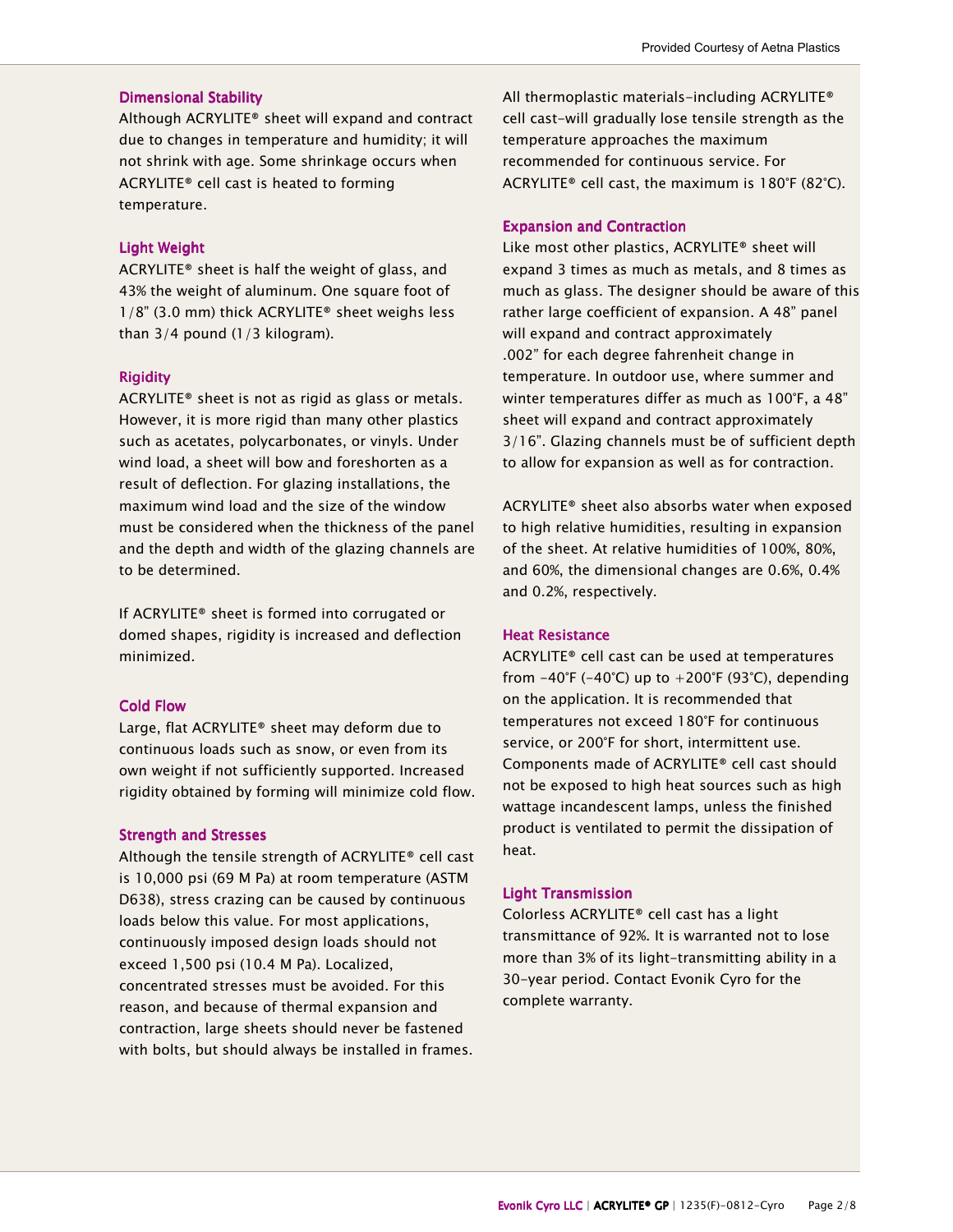#### **Chemical Resistance**

ACRYLITE® cell cast has excellent resistance to many chemicals including:

- solutions of inorganic alkalies such as ammonia
- dilute acids such as sulfuric acid up to a concentration of 30%
- aliphatic hydrocarbons such as hexane

ACRYLITE® sheet is not attacked by most foods, and foods are not affected by it. It is attacked, in varying degrees, by:

- aromatic solvents such as benzene and toluene
- chlorinated hydrocarbons such as methylene chloride and carbon tetrachloride
- ethyl and methyl alcohols
- some organic acids such as acetic acid
- lacquer thinners, esters, ketones and ethers

For a listing of the resistance of ACRYLITE® sheet to more than 70 chemicals, refer to the table on page 6.

#### Formability Formability

ACRYLITE® sheet will soften gradually as the temperature is increased above 210°F (99°C). At temperatures from 340°F to 380°F (171°C to 193°C), it becomes soft and pliable and can be formed into almost any shape using inexpensive molds. The optimum forming temperature within this range depends on thickness and desired depth of draw. ACRYLITE® sheet will typically shrink 1.5% when heated without a frame. As the sheet cools, it will harden and retain the formed shape.

Because ACRYLITE® cell cast is a thermoplastic material; heating a formed part to temperatures above 210°F (99°C) may cause it to revert to its original flat condition.

#### Cutting and Machining

ACRYLITE® sheet can be sawed with circular saws or band saws. It can be drilled, routed, filed and machined much like wood or brass with a slight

modification of tools. Cooling of the cutting tool is recommended to keep the machined edge of the sheet as cool and stress free as possible. Heat buildup should be avoided because it could lead to stress crazing. Tool sharpness and "trueness" are also essential to prevent gumming, heat buildup and stresses in the part.

#### Laser Cutting

Laser technology is ideal for quick and accurate cutting, welding, drilling, scribing, and engraving of plastics. CO2 lasers focus a large amount of light energy on a very small area which is extremely effective for cutting complex shapes in acrylic sheet. The laser beam produces a narrow kerf in the plastic allowing for close nesting of parts and minimal waste.  $CO<sub>2</sub>$  lasers vaporize the acrylic as they advance resulting in a clean polished edge but with high stress levels; annealing acrylic sheet after laser cutting is recommended to minimize the chance of crazing during the service life of the part.

#### **Cementing**

ACRYLITE® sheet can be cemented using common solvent or polymerizable cements, such as ACRIFIX®. The most critical factor is the edge of the part to be cemented. The edge must have been properly machined so as to have a square flat surface and no stresses. Annealing of the part prior to cementing is recommended. Cement and cement fumes should not contact formed or polished surfaces.

#### Annealing

To eliminate stresses caused by machining and/or polishing, annealing is recommended. ACRYLITE® cell cast may be annealed at 180°F (82°C) with the heating and cooling times determined by the sheet thickness. An approximate guideline is: annealing time in hours equals the sheet thickness in millimeters and the cool-down period is a minimum of 2 hours ending when sheet temperature falls below 140°F. For example, 1/8" (3 mm) ACRYLITE® cell cast would be heated for 3 hours at 180°F (82°C) and slowly cooled for at least 2 hours.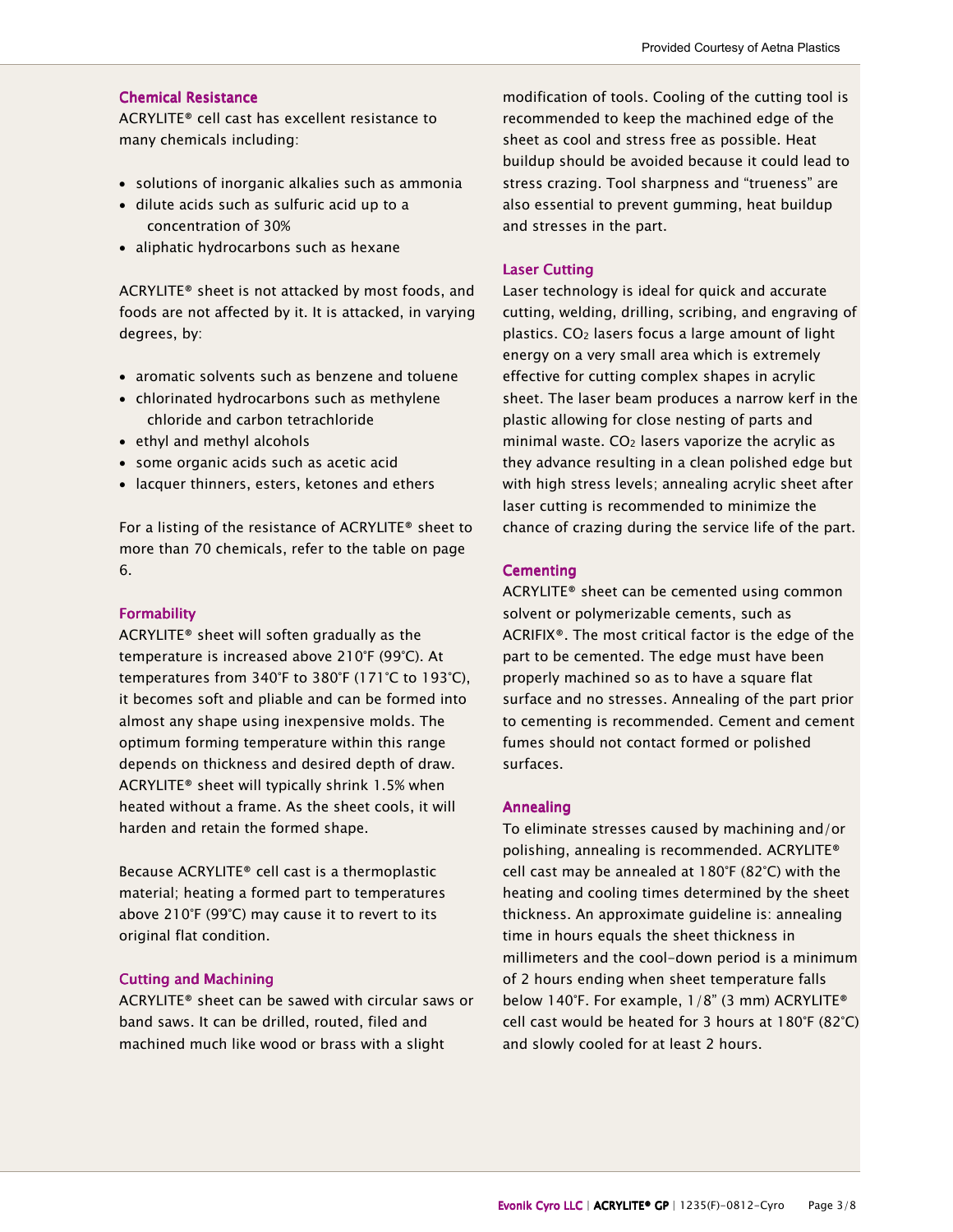#### **Flammability**

ACRYLITE® cell cast is a combustible thermoplastic. Precautions should be taken to protect the material from flames and high heat sources. ACRYLITE® usually burns rapidly to completion if not extinguished. The products of combustion, if sufficient air is present, are carbon dioxide and water. However, in many fires sufficient air will not be available and toxic carbon monoxide will be formed, as it is from other combustible materials. We urge good judgment in the use of this versatile material and recommend that building codes be followed carefully to ensure it is used properly.

Other properties related to flammability:

- Burning rate is 1.2 inches per minute (for 3 mm thickness) according to ASTM D 635.
- Smoke density: Measured by ASTM D 2843 is 11.4%.
- Self-ignition temperature is 910°F (488°C) when measured in accordance with ASTM D 1929.

While these test data are based on small scale laboratory tests frequently referenced in various building codes, they do not duplicate actual fire conditions.

ACRYLITE® cell cast meets the requirements of the following building codes for use as a Light Transmitting Plastic:

- NES (See National Evaluation Services, Inc., Report # NER-582)
- ICBO (See ICBO Evaluation Services, Inc., Evaluation Report #3715-CC2 Classification)
- BOCA and SBCCI (Accept National Evaluation Services, Inc., Report # NER-582)

#### **Thermal Conductivity**

The thermal conductivity of a material-its ability to conduct heat-is called the k-Factor. The k-Factor is an inherent property of the material and is

independent of its thickness and of the surroundings to which it is exposed.

The k-Factor of ACRYLITE® sheet is:

1.3 B.T.U. / (hour) (sq. ft.) (°F /inch) or 0.19 W/m.K

Whereas the k-Factor is a physical property of the material, the U-Factor—or overall coefficient of heat transfer—is the value used to calculate the total heat loss or gain through a window.

The U-Factor is the amount of heat, per unit time and area, which will pass through a specific thickness and configuration of material per degree of temperature difference between each of the two sides.

This value takes into account the thickness of the sheet, whether the sheet is in a horizontal or vertical position, as well as the wind velocity.

U-Factors are based on specific conditions (e.g., single-glazed or double-glazed installations) and are different for summer and winter. Listed below are U-Factors for several thicknesses of ACRYLITE® sheet for single-glazed, vertical installations, based on the standard ASHRAE\* summer and winter design conditions.

#### U-Factors-BTU/hour sq. ft. F° (w/m<sup>2</sup>  $\times$  K)

| <b>ACRYLITE® Cell Cast</b><br><b>Thickness</b> |        | Summer<br><b>Conditions</b> | Winter<br><b>Conditions</b> |
|------------------------------------------------|--------|-----------------------------|-----------------------------|
| mm                                             | inches |                             |                             |
| 3.0                                            | .118   | 0.98(5.56)                  | 1.06(6.02)                  |
| 4.5                                            | .177   | 0.94(5.34)                  | 1.02(5.79)                  |
| 6.0                                            | .236   | 0.90(5.11)                  | 0.97(5.51)                  |
| 9.0                                            | .354   | 0.83(4.71)                  | 0.89(5.05)                  |
| 31.5                                           | 1.25   | 0.56(3.18)                  | 0.58(3.29)                  |

\*American Society of Heating, Refrigerating and Air-Conditioning Engineers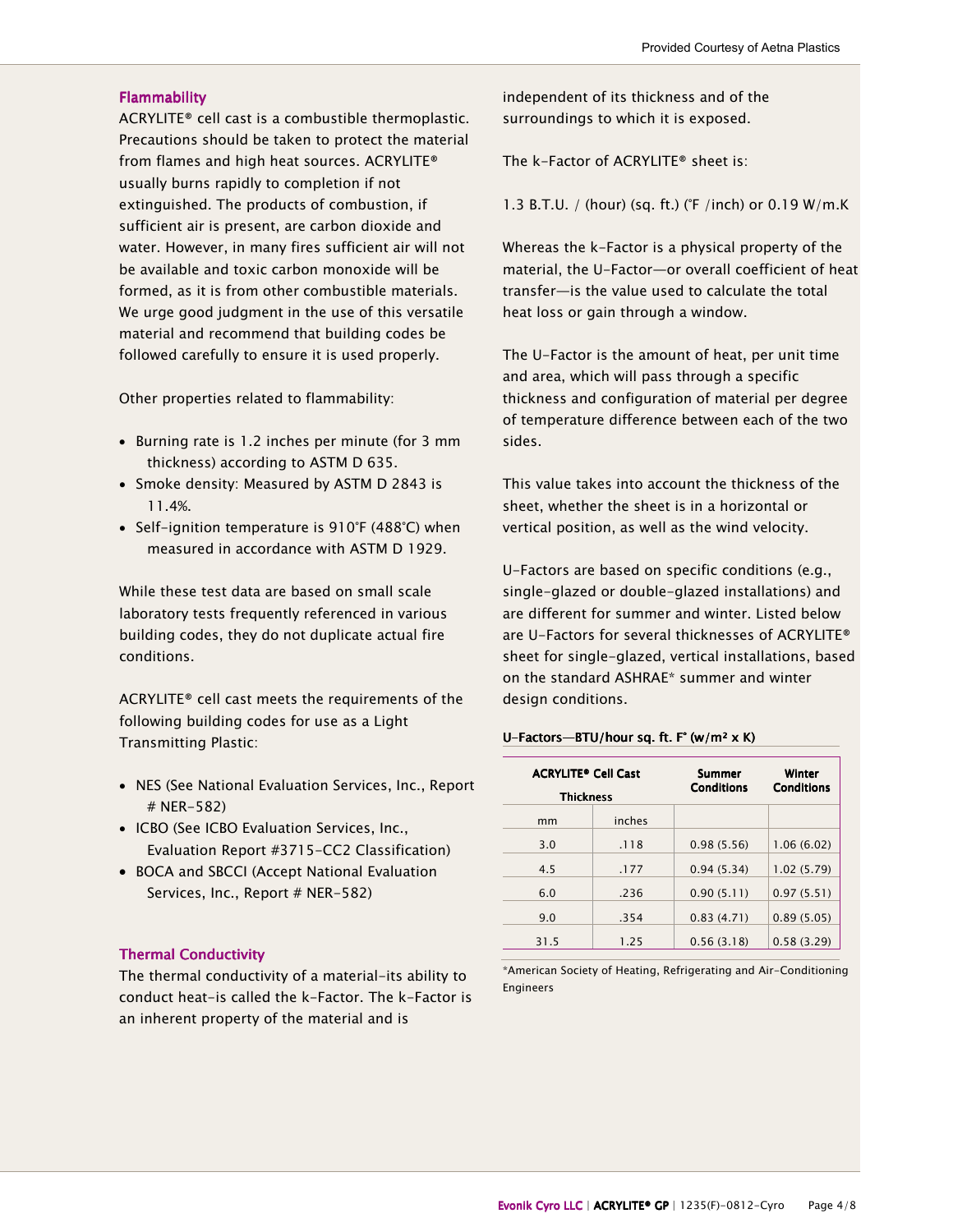The total heat loss or gain through a window (due to temperature difference only) can be calculated by multiplying the area of the window, times the difference between indoor and outdoor temperatures, times the appropriate U-Factor (from Table above). Heat intake through solar radiation must be added to arrive at the total heat gain.

ACRYLITE® sheet is a better insulator than glass. Its U-Factor or heat transfer value is approximately 10% lower than that of glass of the same thickness. Conversely, its RT-Factor is about 10% greater.

## **Thermal Shock and Stresses**

ACRYLITE® cell cast is more resistant than glass to thermal shock and to stresses caused by substantial temperature differences between a sunlit and a shaded area of a window, or by temperature differences between opposite surfaces of a window.

#### Chemical Resistance

The table on the next page gives an indication of the chemical resistance of clear ACRYLITE® sheet. The code used to describe chemical resistance is as follows:

#### $R =$ Resistant

ACRYLITE® cell cast withstands this substance for long periods and at temperatures up to 120°F (49°C).

#### $LR = Limited Resistance Fabrication$

ACRYLITE® cell cast only resists the action of this substance for short periods at room temperatures. The resistance for a particular application must be determined.

#### $N=$  Not Resistant Application of Chemicals

ACRYLITE® cell cast is not resistant to this substance. It is swelled, attacked, dissolved or damaged in some manner.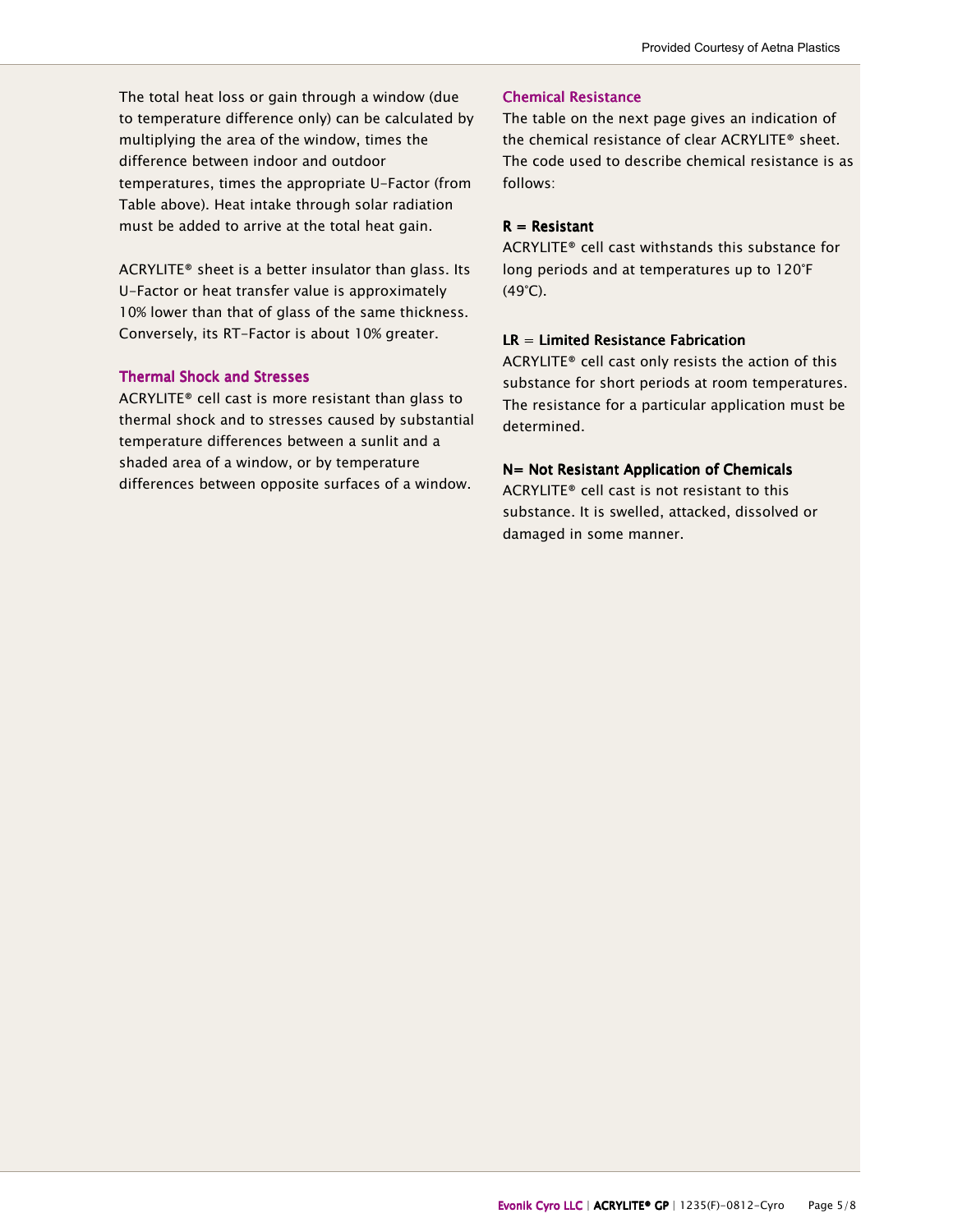| <b>Chemical</b>                 | Code        | Chemical                      | Code        | Chemical                    | Code        |
|---------------------------------|-------------|-------------------------------|-------------|-----------------------------|-------------|
| Acetic-Acid (5%)                | R.          | Ethyl Acetate                 | N           | Mineral Oil                 | $\mathsf R$ |
| Acetic Acid (Glacial)           | N           | Ethyl Alcohol (30%)           | LR          | Naphtha (VM&P)              | R           |
| Acetone                         | N           | Ethyl Alcohol (95%)           | N           | Nitric Acid (up to 20%)     | $\mathsf R$ |
| Ammonium Chloride (Saturated)   | $\mathsf R$ | Ethylene Dichloride           | N           | Nitric Acid (20%-70%)       | LR.         |
| Ammonium Hydroxide (10%)        | $\mathsf R$ | Ethylene Glycol               | R           | Nitric Acid (over 70%)      | N           |
| Ammonium Hydroxide (Conc.)      | R           | Formaldehyde                  | R.          | Oleic Acid                  | R           |
| Aniline                         | N           | Gasoline (Regular, Leaded)    | LR          | Olive Oil                   | R           |
| <b>Battery Acid</b>             | R           | Glycerine                     | R.          | Phenols                     | N           |
| Benzene                         | N           | Heptane                       | R.          | Soap Solution (Ivory)       | R           |
| <b>Butyl Acetate</b>            | N           | Hexane (Commercial Grade)     | R           | Sodium Carbonate            | $\mathsf R$ |
| Calcium Chloride (Sat.)         | R.          | Hydrochloric Acid             | R           | Sodium Chloride             | R           |
| Calcium Hypochlorite            | R           | Hydrofluoric Acid (40%)       | Ν           | Sodium Hydroxide            | R           |
| Carbon Tetrachloride            | N           | Hydrogen Peroxide (up to 40%) | $\mathsf R$ | Sodium Hypochlorite         | R.          |
| Chloroform                      | N           | Hydrogen Peroxide (over 40%)  | N           | Sulfuric Acid (up to 30%) R |             |
| Chromic Acid                    | LR.         | Isopropyl Alcohol (up to 50%) | LR          | Sulfuric Acid (Conc.)       | LR          |
| Citric Acid (20%)               | R           | Kerosene                      | R           | Toulene                     | N           |
| Detergent Solution (Heavy Duty) | $\vert$ R   | Lacquer Thinner               | N           | Trichloroethylene           | N           |
| Diesel Oil                      | R           | Methyl Alcohol (up to 15%)    | LR          | Turpentine                  | <b>LR</b>   |
| Dimethyl Formamide              | N           | Methyl Alcohol (100%)         | N           | Water (Distilled)           | R           |
| Dioctyl Phthalate               | N           | Methyl Ethyl Ketone (MEK)     | N           | Xylene                      | N           |
| Ether                           | N           | Methylene Chloride            | N           |                             |             |

## Chemical Resistance of Clear ACRYLITE®

Plastic materials can be attacked by chemicals in several ways. The methods of fabrication and/or conditions of exposure of ACRYLITE® sheet, as well as the manner, in which the chemicals are applied, can influence the final results even for "R" coded chemicals. Some of these factors are listed below.

Fabrication-Stress generated by sawing, sanding, machining, drilling, polishing, and/or forming.

Exposure-Length of exposure, stresses induced during the life of the product due to various loads, changes in temperatures, etc.

Application of Chemicals- by contacts, rubbing wiping, spraying, etc.

The table therefore should be used only as a general guide and, in case of doubt, supplemented by tests make under actual working conditions.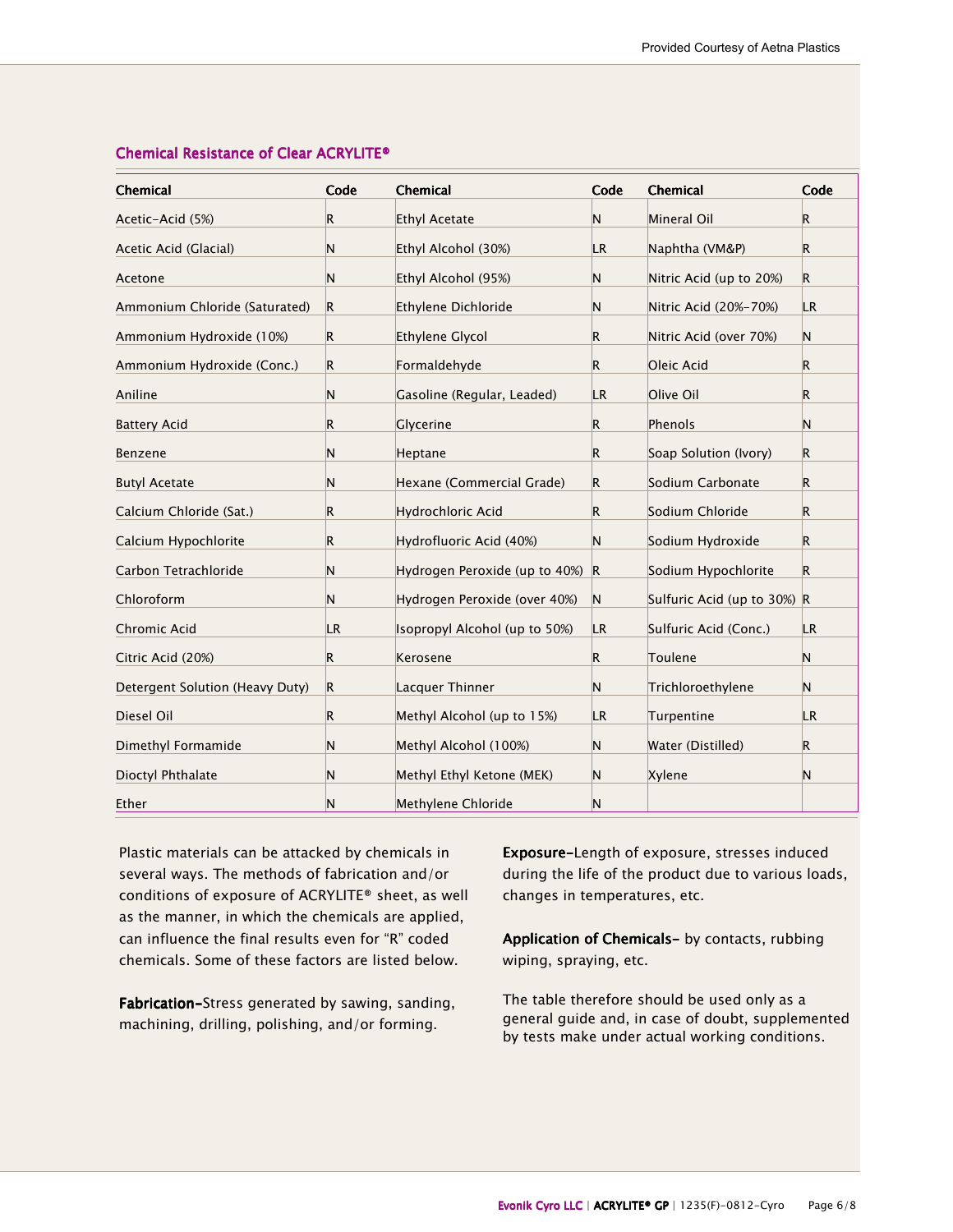# Physical Properties of ACRYLITE®

|                                    |                                                                                                          | <b>ASTM Method</b> | Typical Value (.236" Thickness)(b)                               |
|------------------------------------|----------------------------------------------------------------------------------------------------------|--------------------|------------------------------------------------------------------|
| Property <sup>(a)</sup> Mechanical | Specific Gravity                                                                                         | D 792              | 1.19                                                             |
|                                    | <b>Tensile Strength</b>                                                                                  | D 638              | 10,000 psi (69 M Pa)                                             |
|                                    | Elongation, Rupture                                                                                      |                    | 4.2%                                                             |
|                                    | <b>Modulus of Elasticity</b>                                                                             |                    | 400,000 psi (2800 M Pa)                                          |
|                                    | Flexural Strength (Rupture)                                                                              | D 790              | 16,500 psi (114 M Pa)                                            |
|                                    | <b>Modulus of Elasticity</b>                                                                             |                    | 475,000 psi (3300 M Pa)                                          |
|                                    | Compressive Strength (Yield)                                                                             | D 695              | 18,000 psi (124 M Pa)                                            |
|                                    | <b>Modulus of Elasticity</b>                                                                             |                    | 430,000 psi (2960 M Pa)                                          |
|                                    | Shear Strength                                                                                           | D 732              | 9,000 psi (62 M Pa)                                              |
|                                    | Impact Strength                                                                                          | D 256              | $0.4$ ft. lbs/in. of notch (21.6 J/m of                          |
|                                    | Izod Milled Notch                                                                                        |                    | notch)                                                           |
|                                    | Rockwell Hardness                                                                                        | D 785              | $M-94$                                                           |
|                                    | <b>Barcol Hardness</b>                                                                                   | D 2583             | 49                                                               |
|                                    | Residual Shrinkage© ( Internal Strain)                                                                   | D 702              | 2%                                                               |
| <b>Optical (Clear Material)</b>    | Refractive Index                                                                                         | D 542              | 1.49                                                             |
|                                    | Light Transmission, Total UV Transmission Haze                                                           | D 1003             | 92%, 0 at 320 nanometers, less<br>than 1%                        |
| <b>Thermal</b>                     | <b>Forming Temperature</b>                                                                               |                    | 340-380 °F (170-190°C)                                           |
|                                    | Deflection Temperature under load, 264 psi                                                               | D 648              | $ 210 \text{ }^{\circ}\text{F} \, (99 \text{ }^{\circ}\text{C})$ |
|                                    | Vicat Softening Point                                                                                    | D 1525             | 239 °F (115°C)                                                   |
|                                    | Maximum Recommended Continuous Service<br>Temperature                                                    |                    | $180$ °F (d) $(82^{\circ}C)$                                     |
|                                    | Coefficient of Linear Thermal Expansion                                                                  | D 696              | $0.000040$ in/in-°F (0.000072<br>$m/m-\hat{C}$                   |
|                                    | Coefficient of Thermal Conductivity (k-Factor)                                                           | Ceno-Fitch         | 1.3 BTU/(Hr) (Sq. Ft.) (°F/in.)<br>$(0.19 \text{ w/m.K})$        |
|                                    | Flammability (Burning Rate 3 mm thickness)                                                               | D 635              | $1.2$ in/min.                                                    |
|                                    |                                                                                                          |                    | $(30.5 \, \text{mm/min.})$                                       |
|                                    | Self-Ignition Temperature                                                                                | D 1929             | 910 °F (490 °C)                                                  |
|                                    | Specific heat @ 77 F                                                                                     |                    | $0.35$ BTU/(lb.) (°F) (1470 J/Kg.k)                              |
|                                    | Smoke Density Rating (3 mm thickness)                                                                    | D 2843             | 11.4%                                                            |
| <b>Electrical</b>                  | Dielectric Strength Short Time (0.125"-thickness)<br>Dielectric Constant 60 Hertz 1,000 Hertz, 1,000,000 | $D$ 149<br>D 150   | 430 volts/mil (17 KV/mm)<br>3.5, 3.2, 2.7                        |
|                                    | Hertz<br>Dissipation Factor 60 Hertz 1,000 Hertz, 1,000,000<br>Hertz                                     | D 150              | 0.06, 0.04, 0.02                                                 |
|                                    | Volume Resistivity                                                                                       | D 257              | $1.6 \times 10^{16}$ ohm-cm                                      |
|                                    | Surface Resistivity                                                                                      | D 257              | $1.9 X 10^{15}$ ohms                                             |
| <b>Water Absorption</b>            | 24 hrs @ 73 F                                                                                            | D 570              | 0.2%                                                             |
|                                    | Weight Gain during Immersion                                                                             |                    | 0.2%                                                             |
|                                    | Soulable Matter Lost                                                                                     |                    | 0.0%                                                             |
|                                    | Water Absorbed                                                                                           |                    | 0.2%                                                             |
|                                    | Dimensional Change during Immersion                                                                      |                    | 0.2%                                                             |
| <b>Long Term Water Absorption</b>  | Weight Gain during Immersion                                                                             | D 570              |                                                                  |
|                                    | 7 Days                                                                                                   |                    | .05%                                                             |
|                                    | 14 Days                                                                                                  |                    | .06%                                                             |
|                                    | 21 Days                                                                                                  |                    | .08%                                                             |
|                                    | 35 Days                                                                                                  |                    | 1.0%                                                             |
|                                    | 48 Days                                                                                                  |                    | 1.1%                                                             |
| Odor                               |                                                                                                          |                    | None                                                             |
| <b>Taste</b>                       |                                                                                                          |                    | None                                                             |

Notes:

(a) Typical values: should not be used for specification purposes.

(b) Values shown are for 6mm thickness unless noted otherwise. Some values will change with thickness.

(c) Difference in length and width, as measured at room temperature, before and after heating above 300°F.

(d) It is recommended that temperatures not exceed 180°F for continuous service, or 200°F for short, intermittent use.